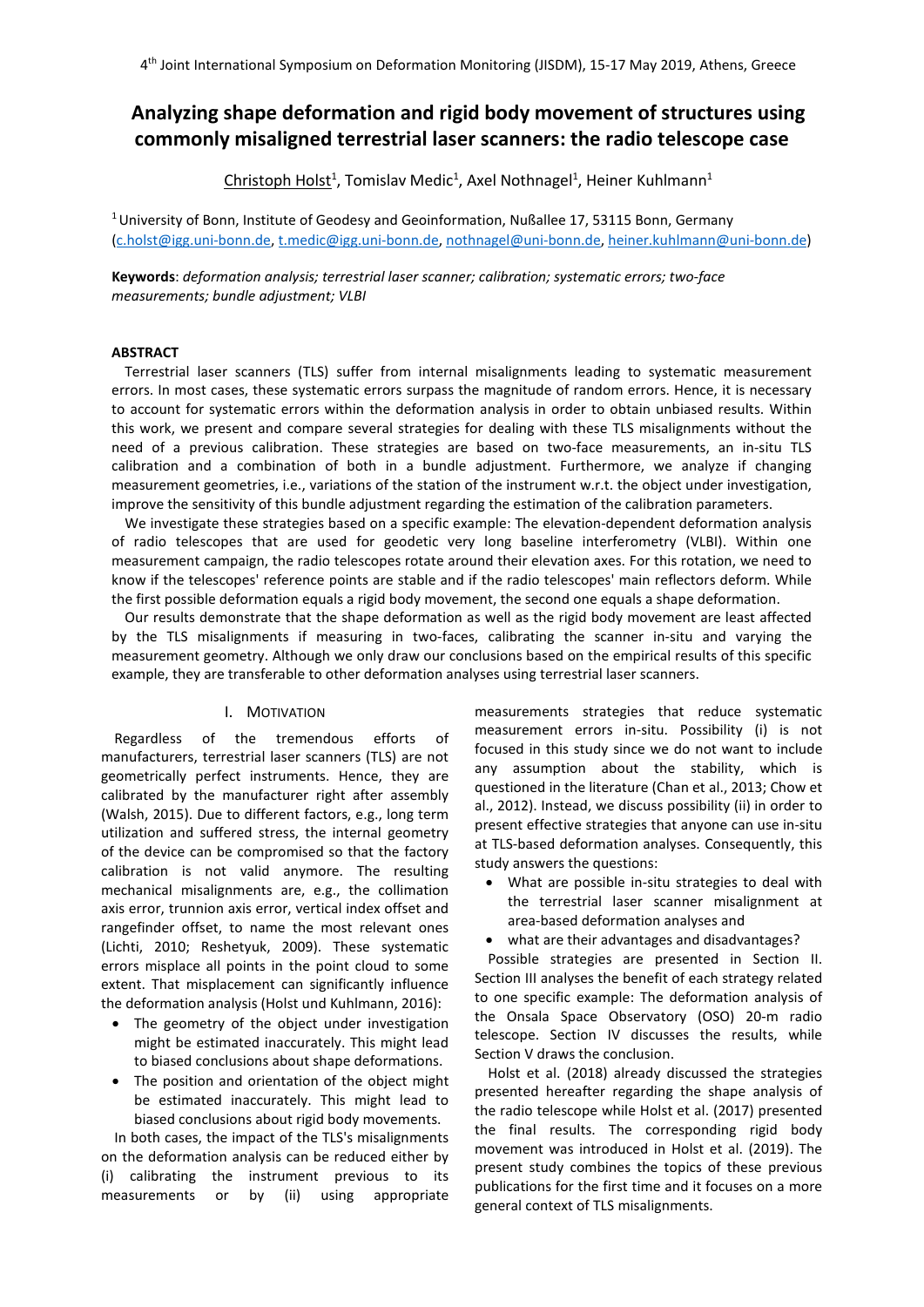# II. STRATEGIES FOR DEALING WITH MISALIGNMENTS IN TLS-BASED DEFORMATION ANALYSES

In general, one could arrange a measurement configuration in a way that the instrument misalignments would not notably affect the results of the deformation analysis. This strategy could simply be to scan only from one station with an equal orientation of the laser scanner in each measurement epoch. In this case, the errors due to the misalignments impact the point cloud in each epoch similarly (similar direction and magnitude) so that they might not affect the deformation analysis between two epochs. However, this strategy is only feasible in special cases:

- We are not interested in the absolute position and orientation of the object,
- We are not interested in the object's absolute geometry, only in relative changes between the epochs,
- one laser scanner station is enough to acquire the complete object and
- we assume that the calibration parameters of the TLS do not change between the epochs.

An example satisfying all these requirements could be the high-frequency monitoring of a bridge that oscillates due to traffic using a profile laser scanner what is discussed, e.g., in Schill (2018). However, commonly, these requirements cannot be met.

Hence, we focus more general strategies that evolve out of two distinct thoughts:

- We just scan the deformed object twice in each epoch using two-face measurements (Holst et al., 2017). Then, all parts of the object are measured both in face 1 (front face or front side) as well as in face 2 (back face or back side). Afterwards, we just combine both point clouds into one dataset and perform the deformation analysis. The estimated deformations are not any more biased by the TLS systematic errors that switch signs between face 1 and face 2. The corresponding errors just average each other out. This holds true for all two-face sensitive misalignments (Medić et al., 2017; Muralikrishnan et al., 2014). This leads to Strategy S1.
- We know the desired physical construction of a TLS, all 18 possible misalignments (11 for the high-end TLS, which are typically used for deformation monitoring; Medić et al., 2017) as well as their functional model according to the National Institute of Standard and Technology of the USA (Muralikrishnan et al., 2015). Thus, we can just estimate these parameters in-situ for each epoch as also performed by Abbas et al. (2017) and Wang et al. (2016). This leads to a deformation analysis combined with an in-situ calibration of the TLS. We call this Strategy S2.

The advantages and disadvantages of Strategy S1 can be summarized as follows:

- The object needs to be scanned with two consecutive scans from each scanner station, i.e., in two cycles. In the first cycle, the scanner rotates horizontally from 0° to 180° and, in the second cycle, from 180° to 360°. Only then, the whole object is measured both from the front and also from the back side of the instrument. However, not all TLS are capable to do this due to the software limitations.
- It only covers the misalignments that are twoface sensitive (e.g., collimation axis error, trunnion axis error, vertical index error), not the ones that are not two-face sensitive (e.g., rangefinder offset and scale). However, in the case of the high-end TLS, only three parameters are not two-face sensitive (Medić et al., 2017). Thus, although it does not cover all possible errors, it covers most of them.
- Within this strategy, no in-situ calibration of the laser scanner is performed. Therefore, the mechanical construction of the laser scanner does not have to be known. Thus, it can be performed quite easily.
- Since the misalignments are not parameterized within the deformation analysis, they are not included in the functional model. Furthermore, they cannot be included in the stochastic model in an appropriate manner. Thus, the estimated residuals will most probably not be normallydistributed with expectation value zero. As a result of this inconsistent adjustment, the global test will fail and the a posteriori variance component analysis will be biased.

Regarding Strategy 2, we summarize the advantages and disadvantages as follows:

- The object needs to be scanned just once per station.
- Only those misalignments can be covered that are estimable by the given configuration of adjustment. Thus, the set of estimable calibration parameters very much depends on the shape of the deformed object, the knowledge about the deformed object, i.e., its parameterization, and the geometry between object and scanner station. Which parameters are estimable is, consequently, not easy to assess previous to the deformation analysis. For instance, a rangefinder offset will most probably not be estimable since it is hard to achieve an adequate measurement geometry within the typical deformation analysis. However, it will shift the absolute position of the scanned object and bias the estimation of rigid body movement parameters.
- The mechanical construction of the TLS needs to be known to include the corresponding transition between misalignment and resulting error in the functional model of the deformation analysis.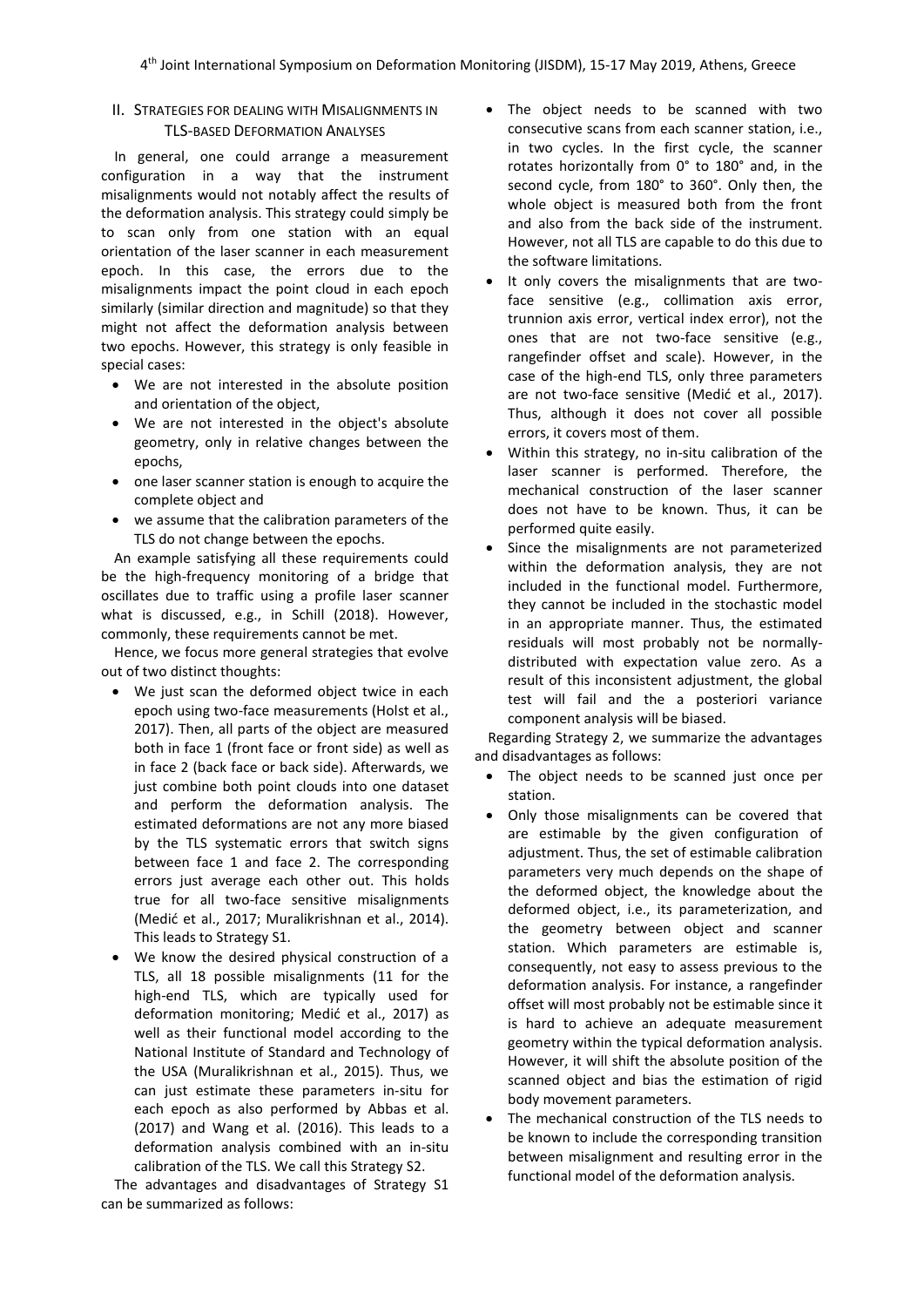Since the misalignments are parameterized within the deformation analysis, the adjustment might be consistent. Thus, assuming that the stochastic model is known (not discussed herein), the global test might be accepted.

This comparison between both strategies reveals that both suffer from certain disadvantages. The largest issue of Strategy S1 is its inevitable inconsistency due to the false functional model. Thus, this strategy S1 cannot be preferred since statistical testing of possible deformations is meaningless in this situation. The in-situ calibration of Strategy S2 is, on the contrary, more in the focus of this study. However, it suffers from the fact that the configuration of adjustment needs to allow for estimating all relevant calibration parameters. To improve this configuration, we introduce two further strategies:

- Strategy S3: In-situ calibration (S2) using two-face measurements (S1).
- Strategy S4: In-situ calibration (S2) using two-face measurements (S1) with improved configuration by scanning from different stations.

Strategy S4 includes a new aspect into the discussed scenarios: Scanning from different stations to improve the scanning geometry so that the configuration of adjustment is more sensitive regarding the calibration parameters. The corresponding adjustment can be realized as a bundle adjustment estimating the deformation parameters, the transformation parameters between the different stations as well as the calibration parameters – that are assumed to remain stable between the different scans – in one combined adjustment.

Herein, we do not specify whether scanning from different stations should be realized within each measurement epoch or if it is sufficient to use different stations between different epochs. The example provided in Section III will realize the latter possibility since the complete main reflector of the radio telescope is visible from one single station. In general, scanning in each epoch from different stations would also improve the predictability of the calibration parameters.

Fig. 1 depicts the ideas of all strategies. Tab. 1 focuses on the corresponding number of scans per station, the number of stations and the necessity to estimate calibration parameters.

#### III. THE RADIO TELESCOPE CASE

Detailed explanations regarding this deformation analysis in Holst et al. (2017, 2019). Here, only the most relevant information is given.

The scans of the OSO 20-m radio telescope were performed at seven elevation angles between 85 deg an 5 deg always measuring in two cycles. The laser scanner was positioned upside-down attached to the radio telescope's beams. Thus, the laser scanner moved together with the rotation of the radio telescope around its elevation axis but his orientation remained upside-down due to a flexible hinge (Fig. 2).



Figure 1. Strategies for dealing with TLS misalignments at deformation analyses

Table 1. Strategies to deal with misalignments





Figure 2. Measurement concept of scanning the OSO 20-m radio telescope; edited from Holst et al. (2019)

We sub-sampled the point clouds to a regular grid as proposed Holst et al. (2014) proposed. Afterwards, we parameterized the main reflector of the radio telescope as a rotational paraboloid estimating its form parameter (focal length *f*) and five transformation parameters (translations *Xv, Yv, Zv*; rotations *φx,φy*) between scanner and rotational paraboloid elevation-dependently (Holst et al., 2015).

For deformation analysis, this concept means:

- There are seven epochs, i.e., each elevation angle defines a new epoch.
- We know that, for each epoch, the focal length decreased and that the object moved relatively w.r.t. the position and orientation of the TLS. Hence, the object deforms in sense of a shape deformation as well as a rigid body movement.
- The measurement configuration varied notably between each epoch: While the TLS saw the the main reflector's vertex at 85 deg elevation angle approximately in direction of its local zenith, it saw the vertex at 5 deg elevation angle approximately in direction of its local horizon.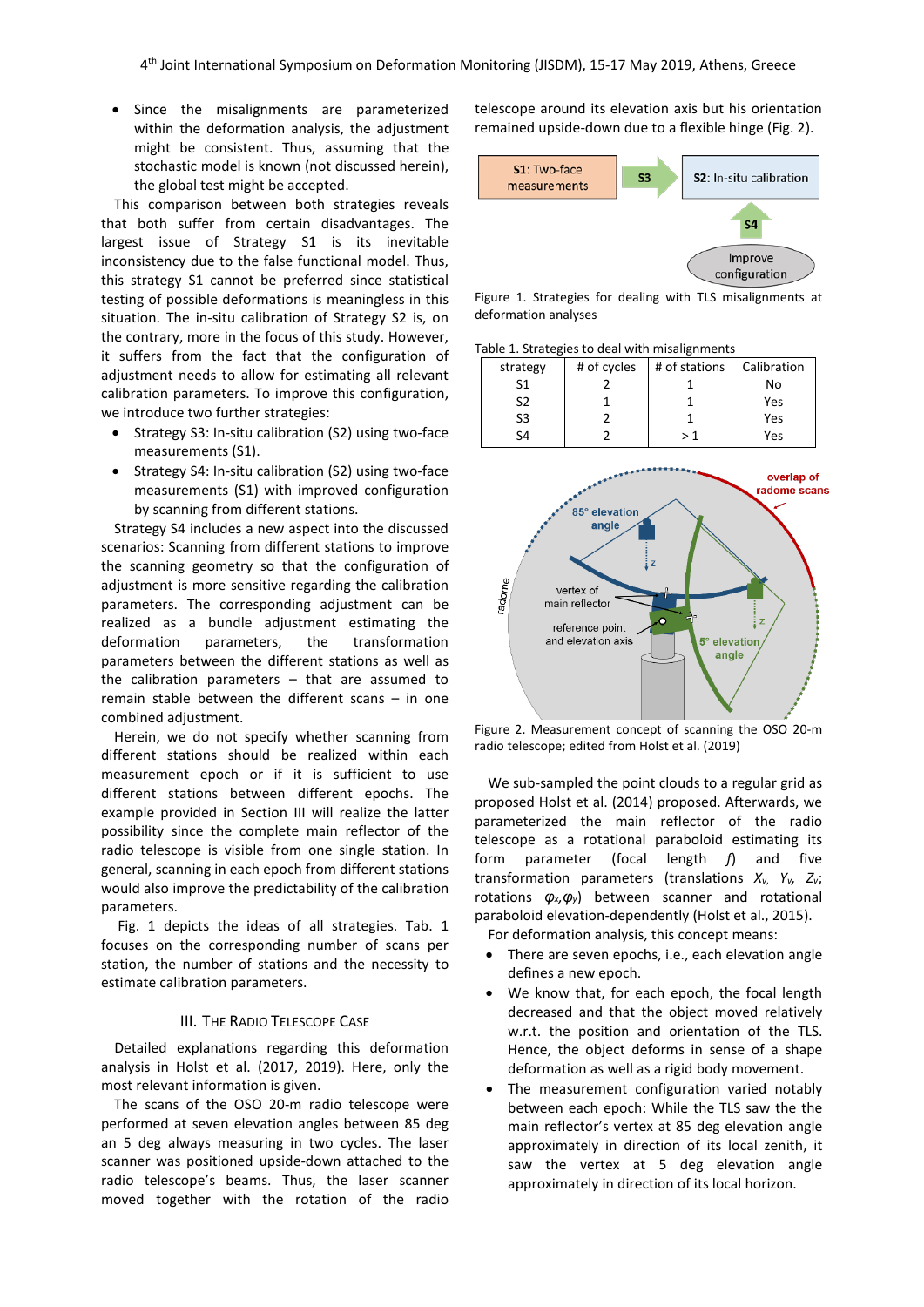### A. *Analyzing the Shape Deformation*

We implemented the four strategies listed in Tab. 1 according to the ideas presented in Section II. This means, for Strategy S1, we merged both cycles measured in each elevation angle together in one point cloud and estimated the six rotational paraboloid parameters individually for all elevation angles.

For Strategy S2, we only used scans from one cycle for all elevation angles and estimated the six parameters together with the calibration parameters accounting for the misalignments. Here, each elevation angle is handled separately meaning that the calibration parameters between different elevation angles are not functionally connected (i.e., they are not considered as being constant). Strategy S3 is realized in a similar way but with merged laser scans of cycle 1 and cycle 2 in each elevation angle.

For Strategy S4, we used Strategy S3 but connected all scans acquired in the different elevation angles in one combined adjustment estimating the calibration parameters only once (i.e., they are considered as being constant). This implementation leads to a bundle adjustment. In each case, the configuration of adjustment only allowed for estimating two-face sensitive parameters (Holst et al., 2018)

If no strategy is used and if Strategy S2 is used, only one scanning cycle is needed. Anyway, since both cycles were collected, the results are analyzed in these cases for both cycles (c1 and c2) separately.

Fig. 3 depicts the standard deviations of the estimated residuals for all four strategies and also for the case of no strategy. Herein, the residuals equal the discrepancies of the Gauß-Helmert adjustment model between each scan point and the estimated rotational paraboloid. It can be seen that the standard deviations vary between the different elevation angles for all cases. Additionally, Strategies S2-S4 minimize the residuals successfully compared to the case of not accounting for the misalignments.



Figure 3. Standard deviations of the adjustment residuals using the different strategies

However, Strategy S1 leads to even larger residuals compared to the status quo. This is explainable by the fact that Strategy S1 incorporates measurements of two cycles. Thus, each part of the main reflector is

scanned in face 1 as well as in face 2 leading to opposite signs in the systematic errors due to the misalignments. Thus, the histogram of these residuals reveals a bimodal normal distribution with opposite bias leading to apparently larger errors in sum (not shown here, for details see Holst et al., 2018).

Fig. 4 depicts the estimated focal lengths separated for each strategy. Based on the known mechanical behavior, we expect a smooth decrease of the focal length with decreasing elevation angle. Such a decrease is only notable for Strategies S1 and S4 – disregarding the estimates at 75 deg elevation angle – this scan was partially disrupted (Holst et al., 2017). For Strategies S2 and S3 and for the case of not accounting for the misalignments, the estimates are significantly biased. This is partially highlighted by the fact that the deviations from the expected smooth decrease change the sign when using cycle 1 or cycle 2 measurements in the no-strategy case.



Figure 4. Estimated focal lengths using the different strategies

# B. *Analyzing the Rigid Body Movement*

Analogous to Figs. 3 and 4, Fig. 5 depicts the estimated translation vector in X-direction between the TLS station and the paraboloid vertex as a representative for the rigid body movement. This parameter changes significantly between the elevation angles since the relative position between the instrument and the radio telescope changes due to the flexible hinge holding the TLS. Thus, for better interpretation, the mean translation of all strategies is subtracted from the translation estimated for each elevation angle in Fig. 5.

When analyzing the results for cycle 1 and cycle 2 without any strategy, it is revealed that the deviations from the mean are mirrored between cycles at each elevation angle. This implies again that the systematic errors are mainly two-face sensitive. At Strategies S1, S3 and S4, these deviations are mostly eliminated. These strategies all rest upon two-face measurements. Thus, although this is only a validation regarding relative deviations without any absolute reference – since the rigid body motion is due to the flexible hinge of the laser scanner mounting  $-$ , we attest the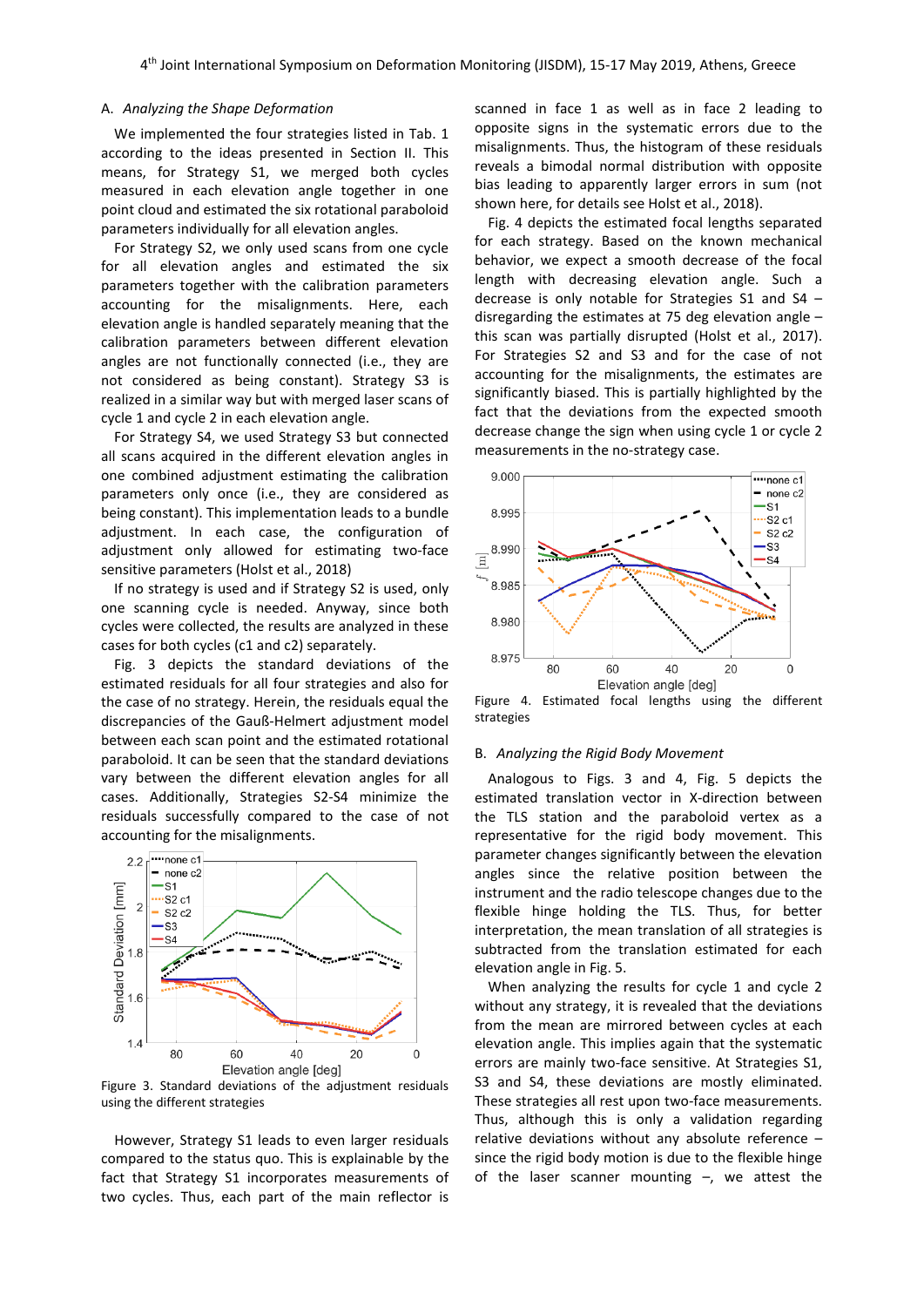····none c1 50  $-$  none c2 ·S1  $\overline{\text{S2}}$  c1  $S2c2$ ·S3  $\Delta X_v$  [mm]  $S<sub>4</sub>$  $\mathcal{C}$  $-50$  $40$ 80 60 20  $\Omega$ Elevation angle [deg]

transformation parameters of all "two-face" strategies to be less affected by the TLS misalignments.

Figure 5. Relatively estimated translations in X-direction between laser scanner station and vertex of the main reflector.

Based on this insight, the determination of the reference point's stability rests upon the results of Strategy 4. Thereafter, each vertex coordinate of the main reflector is first transformed into the local coordinate system of each corresponding scanner station using the previously estimated five transformation parameters of each elevation angle (translations *Xv, Yv, Zv* and rotations *φx, φy*). Afterwards, the overlapping laser scans of the radome are used to determine the transformation parameters between all laser scanner stations in the seven elevation angles by a plane-based registration (Wujanz et al., 2018). These latter transformation parameters transform each point cloud into a stable reference coordinate system that is fixed for all elevation angles (Fig. 6).





Based on these reference point clouds, we estimate the center of rotation of the main reflector whose stability over all elevation angles is to be analyzed (Fig. 7). Therefore, we parameterized the vertice's movement as a circle whose normal axis equals the elevation axis (horizontal rotational or trunnion axis) of the main reflector. The estimated residuals of the circle estimation, that are not any more affected by the TLS misalignments due to adopted strategy, are in the range of up to 0.4 mm indicating that the reference point's stability cannot be disproved. For more details, see Holst et al. (2019).



Figure 7. Estimated elevation axis (black line), reference point (black dot), vertices of the main reflector (tripods without labels of elevation angles), laser scanner stations (tripods with label of elevation angles) and focal points of main reflector (blue dots) (Holst et al., 2019; edited from Holst et al., 2019)

#### C. *Summary of Results*

The results are quite similar for Strategy 1 (two-face measurements) and Strategy 4 (two-face measurements combined with an in-situ calibration using different configurations) regarding the estimated parameters – for the shape deformation as well as for the rigid body movement. However, this does not hold true for the estimated residuals since they reveal the inconsistency in Strategy 1 that does not account for the misalignments in the functional model.

Nevertheless, in principle, both strategies S1 and S4 could be suited for estimating the focal length decrease of the main reflector as well as for analyzing the reference point's stability. This holds true since in both cases the estimated deformation parameters are in the main focus, while the inconsistencies in the estimated residuals can be eventually parameterized and eliminated (not shown here, see Holst et al., 2018).

# IV. DISCUSSION

In Section II, we introduced four different strategies that could potentially deal with the terrestrial laser scanner misalignments at deformation analyses. These strategies evolved out of two thoughts: Either the majority of the relevant errors are eliminated by introducing two-face measurements by scanning in two consecutive cycles or the instrument is calibrated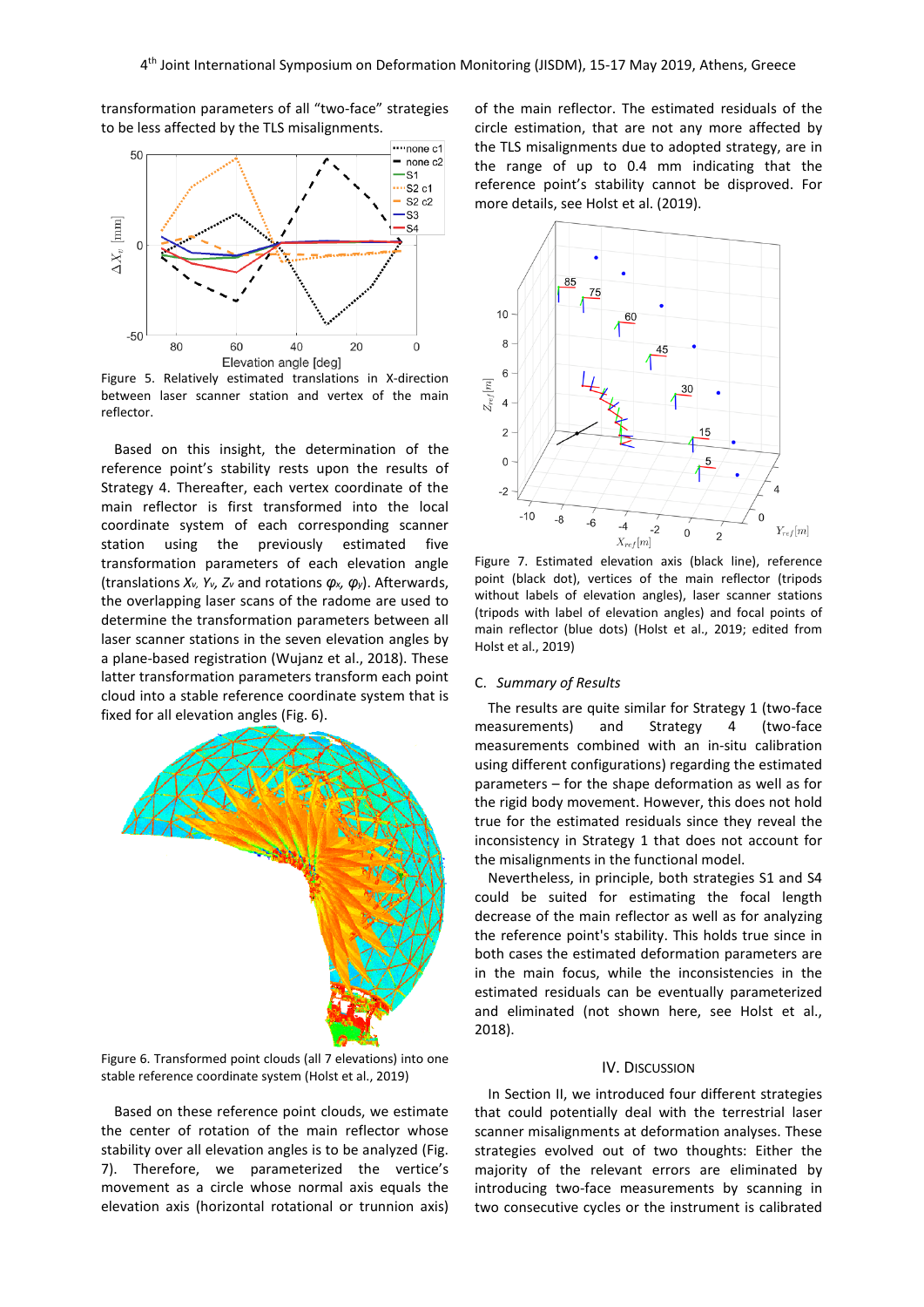in-situ. The numerical results of Section III can be discussed in a general manner – not restricted to the given example – as follows.

# A. *Using Two-Face Measurements*

The only requirement for two-face measurements is that the used instrument allows scanning in two consecutive measurement cycles, which holds true for all panoramic type terrestrial laser scanners due to their assembly. The only limiting factor can be in-built software. However, this could be overcome by a coarse rotation of the instrument around the standing axis for a half circle, allowing cycle 1 and cycle 2 scans from a single station. Thus, the inclusion of two-face measurements is largely applicable, regardless of the individual characteristic of the specific geodetic task.

Using two-face measurements can completely remove the influence of all two-face sensitive scanner misalignments and, therefore, improve the accuracy of estimating deformation parameters. Thus, the estimated parameters indicating the shape deformation and the rigid body movement might be quite similar to the ones if performing an in-situ calibration. However, the adjustment will be inconsistent since the systematic errors due to the laser scanner misalignments are not accounted for, neither in the functional nor in the stochastic model. Thus, the global test will be rejected.

This bears two problems: Other potential inconsistencies within the deformation analysis might be undetectable and the estimated residuals cannot be inspected for further local deformations of the object since they will also contain the misalignment errors. Distinguishing between local deformations and misalignment errors in residuals is not a straightforward task.

Further problems are the identification and modeling of laser scanner misalignments not sensitive to two-face measurements. This might require an additional calibration of the laser scanner – either insitu or not (Medić et al., 2017).

# B. *Using In-Situ Self-Calibration*

The success of the in-situ calibration strongly depends on the configuration of adjustment, which mainly depends on the measurement geometry, i.e., the position and orientation of the instrument w.r.t. the scanned object and the object's shape. The more versatile the measurements during the deformation analysis are, the better is the possibility of estimating accurate TLS calibration parameters. This procedure takes advantage of the presumption that the calibration parameters do not change during one assignment. That allows all scans collected on the job scene to be bundled in one adjustment procedure with enhanced sensitivity regarding the TLS misalignment detection. For that, two prerequisites must be fulfilled:

- 1. the object needs to be scanned from several scanner stations with altering measurement geometry and
- 2. some a priori knowledge about the object geometry is needed.

Herein, the altering measurement geometry could be achieved within one measurement epoch or between different measurement epochs.

In our case study, both prerequisites are fulfilled: (1) each telescope's elevation angle is measured with a different measurement configuration and (2) the telescope´s main reflector is designed as a rotational paraboloid.

Generally, the first prerequisite is usually accomplished without any extra effort because many geodetic monitoring tasks aim at objects that are too complex to be scanned from one scanner station. Those are for example dams, tunnels, bridges, and tall rise building. The second prerequisite is also fulfilled if the object of interest can be geometrically parameterized in some way. For instance, man-made buildings might be parameterized as geometric primitives. If not, assumptions about the object's smoothness might be incorporated to link the different point clouds together.

# V. CONCLUSION

With the example of analyzing the elevationdependent deformations of a radio telescope's main reflector, we demonstrated that not considering the terrestrial laser scanner misalignments can significantly bias the results of the deformation analysis. This conclusion is directly transferable for the deformation monitoring with TLS in general. Several strategies for overcoming the latter problem are proposed and analyzed in detail.

The outcome of the analysis can be summarized as follows. Including two-face measurements in the deformation monitoring task can significantly reduce the bias of the results caused by the majority of the TLS misalignments. This strategy is simple and it does not pose any special prerequisites. The main shortcoming is a difficult analysis of the local deformations.

As an alternative, the in-situ calibration can theoretically mitigate the effect of all TLS misalignments and, if successful, it allows a straightforward analysis of local deformations. However, it requires both a versatile configuration of adjustment as well as prior knowledge about the investigated object. The combination of two-face measurements and an in-situ calibration of the TLS assures the most comprehensive and accurate deformation monitoring, least affected by TLS misalignments.